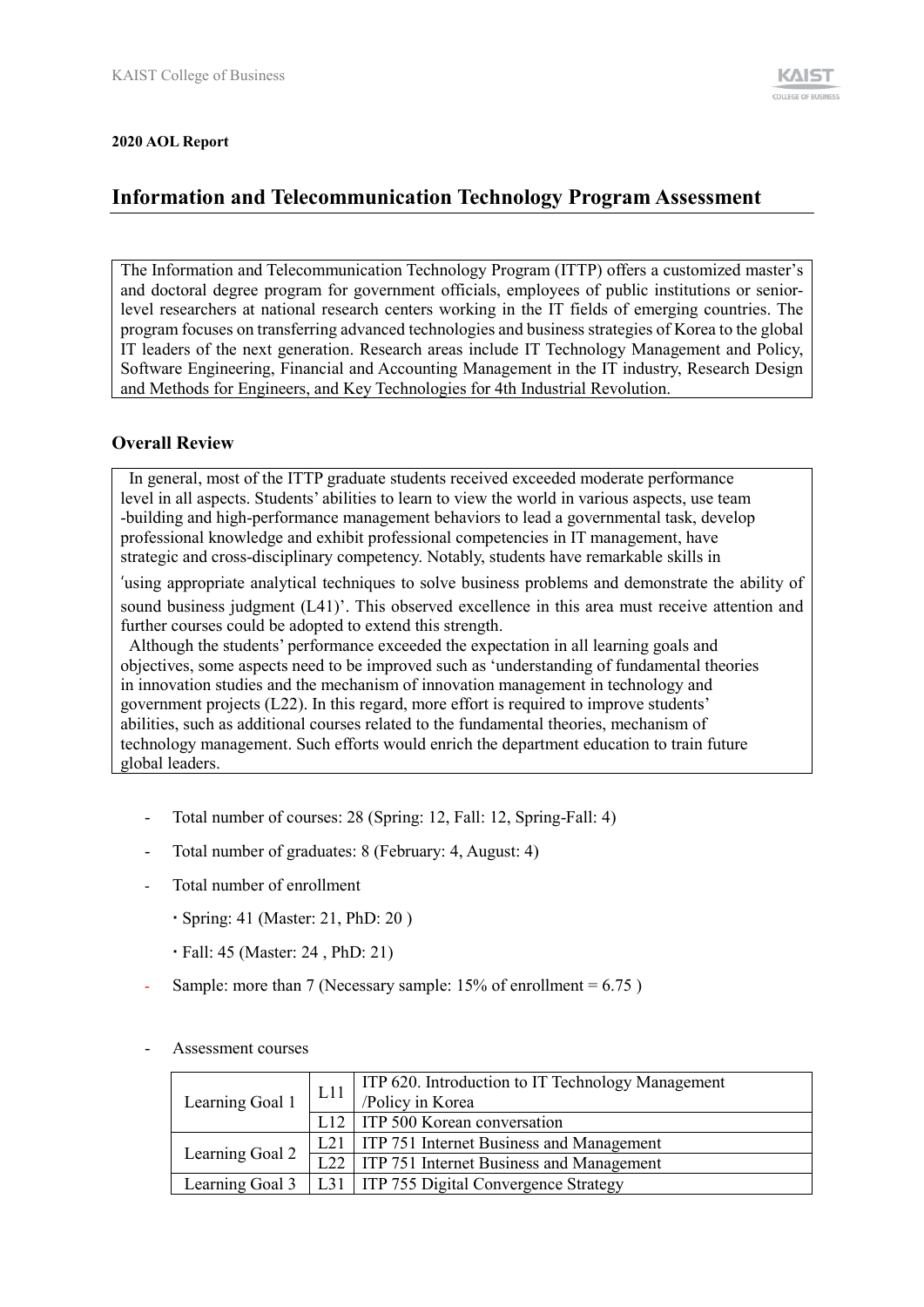|                 | L32   ITP 755 Digital Convergence Strategy                                |
|-----------------|---------------------------------------------------------------------------|
| Learning Goal 4 | L41   ITP 752 Financial and Accounting Management in IT Industry          |
|                 | $\text{L}42$   ITP 752 Financial and Accounting Management in IT Industry |

#### **Overview of Assessment**

| <b>Information and Telecommunication Technology Program Assessment:</b><br><b>Learning Goal 1</b>                                                                                      |                                                                                         |                           |  |  |
|----------------------------------------------------------------------------------------------------------------------------------------------------------------------------------------|-----------------------------------------------------------------------------------------|---------------------------|--|--|
|                                                                                                                                                                                        | Learning Goal 1 Global Understanding - Our graduates learn to view the world in various |                           |  |  |
| aspects                                                                                                                                                                                |                                                                                         |                           |  |  |
| <b>Learning Objective</b>                                                                                                                                                              | <b>Sample</b>                                                                           | <b>Methods</b>            |  |  |
| L11) Our graduates<br>understand<br>global<br>business issues and relate<br>current and potential<br>upcoming issues<br>to  <br>emerging technology<br>development in their<br>country | Students enrolled in<br>ITP $620(N=16)$                                                 | <b>Project Evaluation</b> |  |  |
| L12) Our graduates have<br>multi-cultural<br>understanding to make<br>new global relations and<br>actively cooperate with<br>various people from all<br>over the world                 | Students enrolled in<br>ITP 500 $(N=10)$                                                | Assignment Evaluation     |  |  |
|                                                                                                                                                                                        | <b>Findings</b>                                                                         |                           |  |  |

Professor in charge evaluates students' performances in term project and assignments \* 1 (Fails to Meet Expectations) 2 (Meets Expectations) 3 (Exceeds Expectations)

## **Learning Goal 1 – Objective 1 (L11)**

The overall mean for L11 is 2.54. The results imply that ITTP graduate students can understand global business issues and relate current and potential upcoming issues to emerging technology development in their country. The highest average score was 2.75 for 'Ability to understand global issues (Trait1)'. However, 'Ability to analyze global issues (Trait2)' was score at the lowest by 2.37. It shows that student need to improve skills for application of analysis to global business, valid conclusions and good recommendation given.

## **Learning Goal 1 – Objective 2 (L12)**

The overall mean for L12 is 2.60, implying that ITTP graduate students have sufficient ability in understanding multi-cultural relations and cooperating with people from other cultural backgrounds. For the all criteria, 80% students exceeded the expectations at above average score while 20% did not. Similar to the L11, individualized caring especially for the moderately active students can improve the overall ITTP students' multicultural cooperativeness.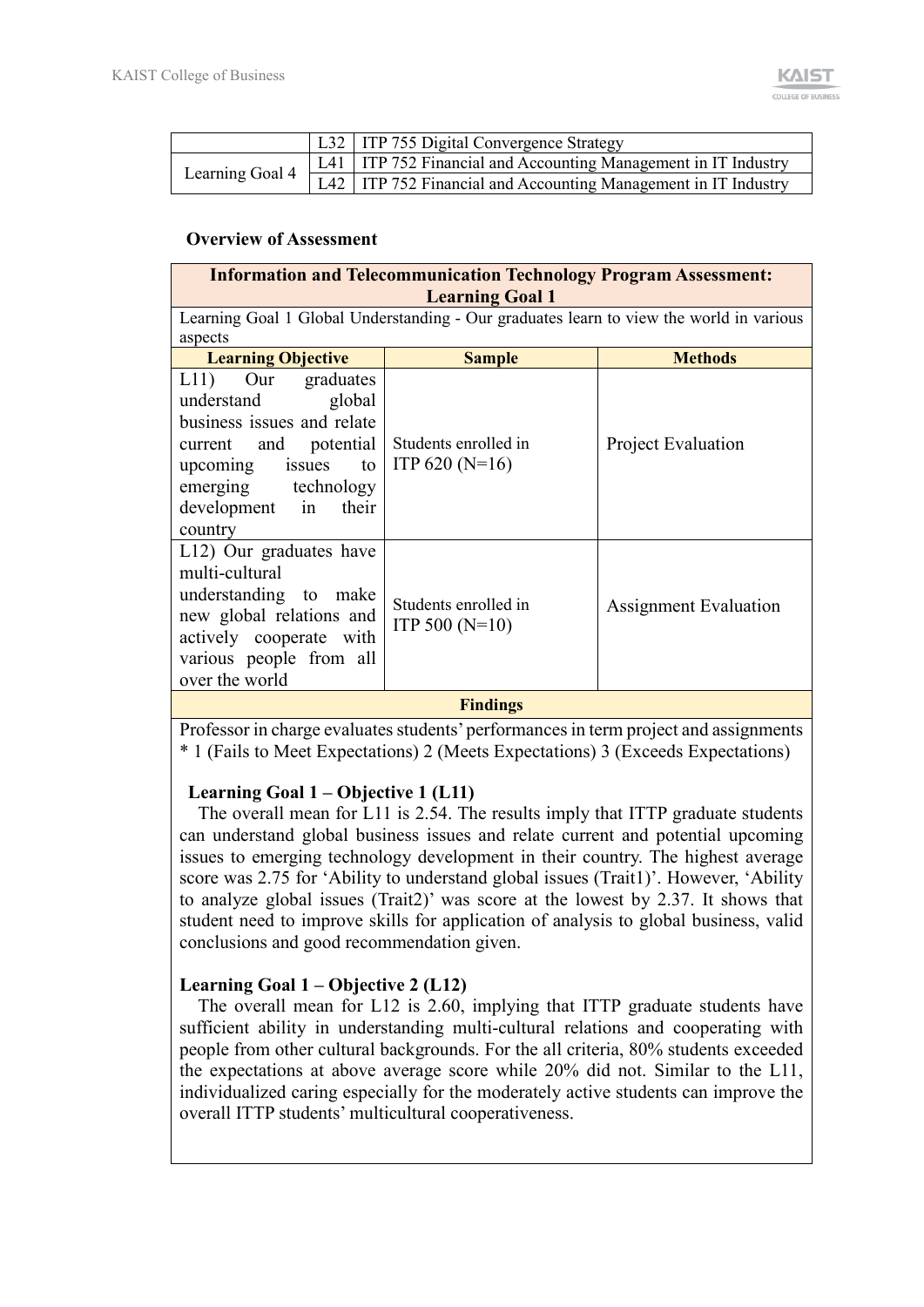| <b>Information and Telecommunication Technology Program Assessment:</b><br><b>Learning Goal 2</b> |                                                                               |                                |  |  |  |
|---------------------------------------------------------------------------------------------------|-------------------------------------------------------------------------------|--------------------------------|--|--|--|
|                                                                                                   | Learning Goal 2 Leadership and Innovation Management - Our graduates use team |                                |  |  |  |
|                                                                                                   | building and high-performance management behaviors to lead a government task  |                                |  |  |  |
| successfully in competitive environment                                                           |                                                                               |                                |  |  |  |
| <b>Learning Objective</b>                                                                         | <b>Sample</b>                                                                 | <b>Methods</b>                 |  |  |  |
| L21) Our graduates have                                                                           |                                                                               |                                |  |  |  |
| high-performance                                                                                  |                                                                               |                                |  |  |  |
| leadership<br>skill<br>for                                                                        |                                                                               |                                |  |  |  |
| effectively managing                                                                              |                                                                               | <b>Team Project Evaluation</b> |  |  |  |
| members<br>their<br>in                                                                            |                                                                               |                                |  |  |  |
| government to deal with                                                                           |                                                                               |                                |  |  |  |
| organizational challenges                                                                         | Students enrolled in                                                          |                                |  |  |  |
| L22) Our graduates have                                                                           | ITP 751 $(N=21)$                                                              |                                |  |  |  |
| thorough understanding of                                                                         |                                                                               |                                |  |  |  |
| fundamental theories in                                                                           |                                                                               |                                |  |  |  |
| innovation studies and are                                                                        |                                                                               |                                |  |  |  |
| able to understand the                                                                            |                                                                               | <b>Assignment Evaluation</b>   |  |  |  |
| mechanism of innovation                                                                           |                                                                               |                                |  |  |  |
| management<br>in                                                                                  |                                                                               |                                |  |  |  |
| technology<br>and                                                                                 |                                                                               |                                |  |  |  |
| government projects                                                                               |                                                                               |                                |  |  |  |
|                                                                                                   | $E_{\rm in}$ din $\sigma_{\rm g}$                                             |                                |  |  |  |

**Findings**

Professor in charge evaluates students' performances in team project and assignments

\* 1 (Fails to Meet Expectations) 2 (Meets Expectations) 3 (Exceeds Expectations)

## **Learning Goal 2 – Objective 1 (L21)**

The overall mean for L21 is 2.47, suggesting that ITTP students possess excellent leadership skills for the organizational challenges. Students received high score of 2.71 at 'Confidence skill (Trait 1)', 2.52 at 'focusing on goals (Trait 4). Results indicate that students are confident and target driven overall. However, they received lowest score of 2.33 on 'Multitasking (Trait 5) and 2.38 for 'Conflict management and problem solving (Trait 3)'. The result shows that students are comparably weak on multitasking and have a room to improve to handle the conflicts and problem.

## **Learning Goal 2 – Objective 2 (L22)**

 The overall mean for L22 is 2.20, showing that the ITTP students' performance level on understanding fundamental theories in innovation studies and related government projects is slightly above the moderate level. They received highest score of 2.24 in 'Understanding of Theories (Trait 1)' and 'Applying theories (Trait 2)'. Although the scores show that the students' skill meet expectation, comparably a larger room to enhance ability to using proper appropriate research tools (Trait 3), and knowledge level of current events in one's own research area (Trait 4). scores of traits are 2.14 and 2.19 respectively.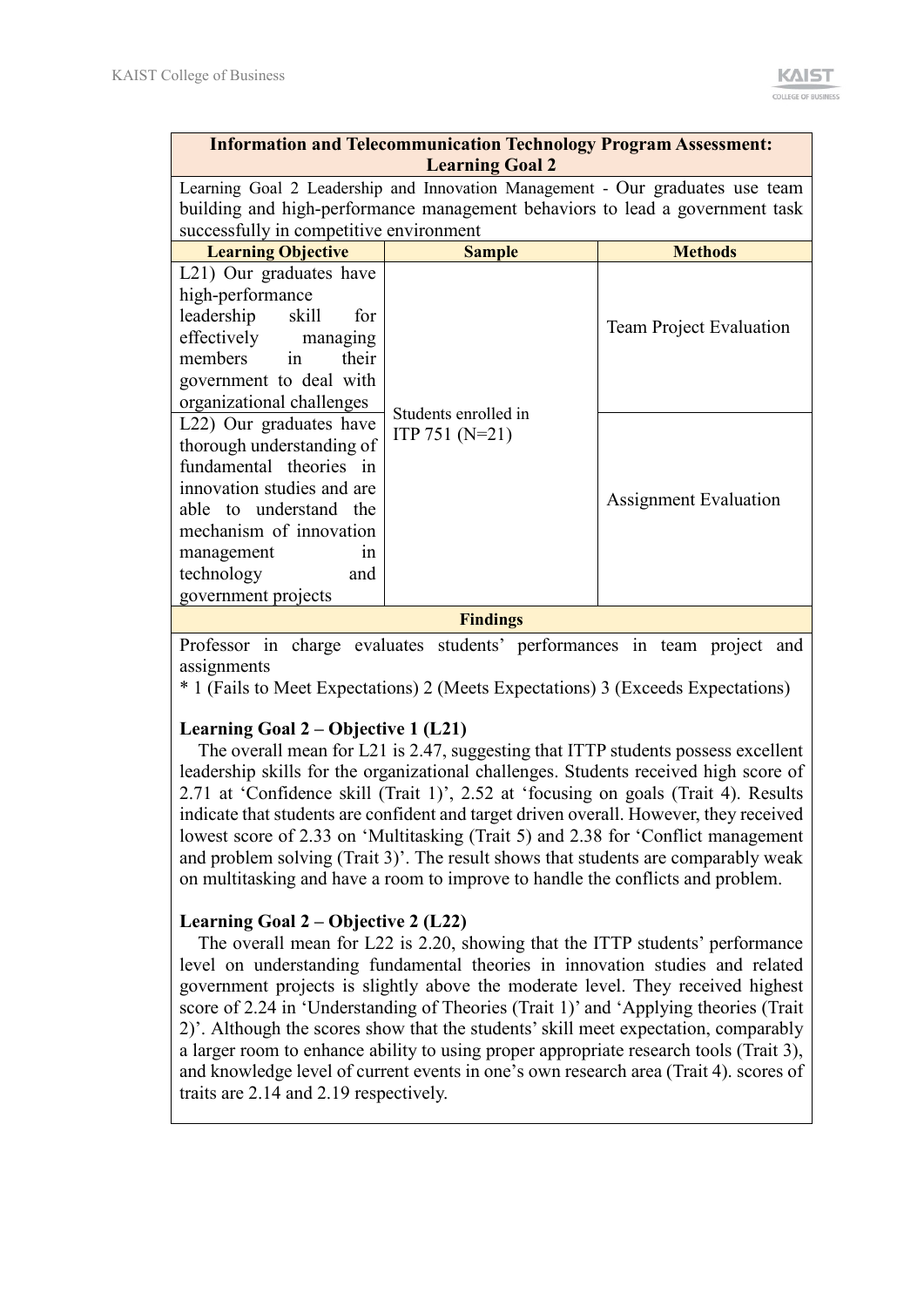| <b>Information and Telecommunication Technology Program Assessment:</b> |                                                                                        |                               |  |  |  |
|-------------------------------------------------------------------------|----------------------------------------------------------------------------------------|-------------------------------|--|--|--|
| <b>Learning Goal 3</b>                                                  |                                                                                        |                               |  |  |  |
|                                                                         | Learning Goal 3 Domain Expertise in IT Management - Our graduates develop professional |                               |  |  |  |
|                                                                         | knowledge and exhibit professional competencies in IT management                       |                               |  |  |  |
| <b>Learning Objective</b>                                               | <b>Sample</b>                                                                          | <b>Methods</b>                |  |  |  |
| L31) Our graduates build                                                |                                                                                        |                               |  |  |  |
| specific knowledge of IT                                                | <b>Test Evaluation</b>                                                                 |                               |  |  |  |
| management<br>and                                                       |                                                                                        |                               |  |  |  |
| understand key issues                                                   |                                                                                        |                               |  |  |  |
| L32) Our graduates apply                                                | ITP 755 ( $N=16$ )                                                                     |                               |  |  |  |
| expertise<br>domain<br>to                                               |                                                                                        | <b>Assignments Evaluation</b> |  |  |  |
| various business problems                                               |                                                                                        |                               |  |  |  |
| in IT management                                                        |                                                                                        |                               |  |  |  |
| <b>Findings</b>                                                         |                                                                                        |                               |  |  |  |

Professor in charge evaluates students' performance in test and assignments \* 1 (Fails to Meet Expectations) 2 (Meets Expectations) 3 (Exceeds Expectations)

## **Learning Goal 3 – Objective 1 (L31)**

 The overall mean for L31 is 2.66. This shows that the ITTP graduate students' performance level in knowledge of IT management exceeded expectations. Specifically, average score of 'Knowledge on IT Industries (Trait 1)' is 2.87 and 'Understanding of the Key Issues of IT Business Environment (Trait 2)' is 2.44. The results signal that the students absorb the knowledge regarding IT industry well overall.

## **Learning Goal 3 – Objective 2 (L32)**

 The overall mean for L32 is 2.53, which implies that the ITTP graduate students have moderately good level of skills in applying domain expertise to various business problems in IT management. In specific, they scored 2.81 at 'Application of IT Industry Knowledge to Specific Problems (Trait 1)' and 2.25 at 'Solution Recommendation Using Structured Approach (Trait 2)'. The results show that they showed superior performance in applying knowledge to the problems but relatively have a room to improve in making creative solution for the problems. Additionally, further education for data analysis and modelling would help to improve skills of making solutions.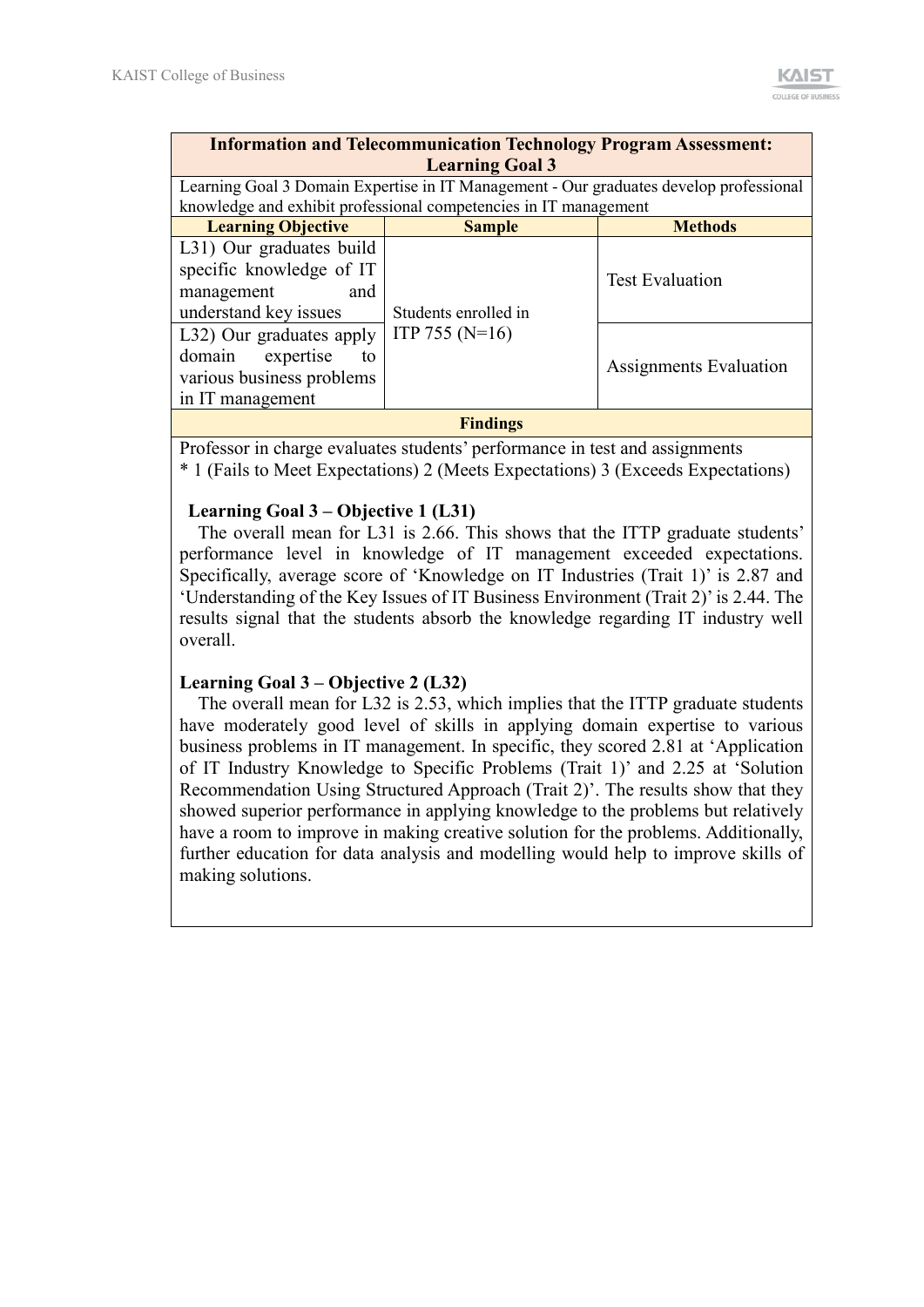| <b>Information and Telecommunication Technology Program Assessment:</b> |
|-------------------------------------------------------------------------|
| <b>Learning Goal 4</b>                                                  |

Learning Goal 4 Strategic & Cross-disciplinary Competency - Our graduates are able to strategically analyze business cases and integrate different disciplines in solving business problems in government projects

| <b>Learning Objective</b>                                                                                                                                 | <b>Sample</b>                              | <b>Methods</b>                |  |  |
|-----------------------------------------------------------------------------------------------------------------------------------------------------------|--------------------------------------------|-------------------------------|--|--|
| L41) Our graduates use<br>appropriate analytical<br>techniques to solve<br>business problems and<br>demonstrate the ability of<br>sound business judgment | Students enrolled in<br>ITP 752 ( $N=16$ ) | <b>Assignments Evaluation</b> |  |  |
| graduates<br>L42)<br>Our<br>synthesize<br>different<br>discipline areas                                                                                   |                                            | Assignments Evaluation        |  |  |
| <b>Findings</b>                                                                                                                                           |                                            |                               |  |  |

Professor in charge evaluates students' performance in assignments

\* 1 (Fails to Meet Expectations) 2 (Meets Expectations) 3 (Exceeds Expectations)

#### **Learning Goal 4 – Objective 1 (L41)**

The overall mean for L41 is 2.70. The result implies that the students use analytical techniques to solve business problems well. Specifically, they scored of 2.81 for 'Detecting Problems (Trait 1)', 'Factual Knowledge (Trait 2)' and 'Applying strategic analytical tools (Trait 3)'. The results showed that most of students' performances exceeded in identifying problems, appropriate applying analysis tools, concepts and technique, and have logically well-organized flow. However, they scored 2.44 in 'Advanced Analytical Techniques (Trait 5)'. This result states that the students have a room to be improved in aspect of advanced analytical techniques using data.

## **Learning Goal 4 – Objective 2 (L42)**

The overall mean for L42 is 2.67. It shows that ITTP graduate students' performance is above average in synthesizing different discipline areas. They scored 2.81 in 'Ability to see from multiple perspectives (Trait 1)' and 2.69 in 'Intellectual ability (Trait 4)' and 'Awareness of inter-relationship (Trait 6)'. All students are well trained in understanding multi-disciplinary issues. While Integration skill is comparably below to other traits yet still a high score. Such results recommend that the department is allowed to elevate the expectations for the students' skills or learning, so that more advanced curriculums could be designed for higher performances.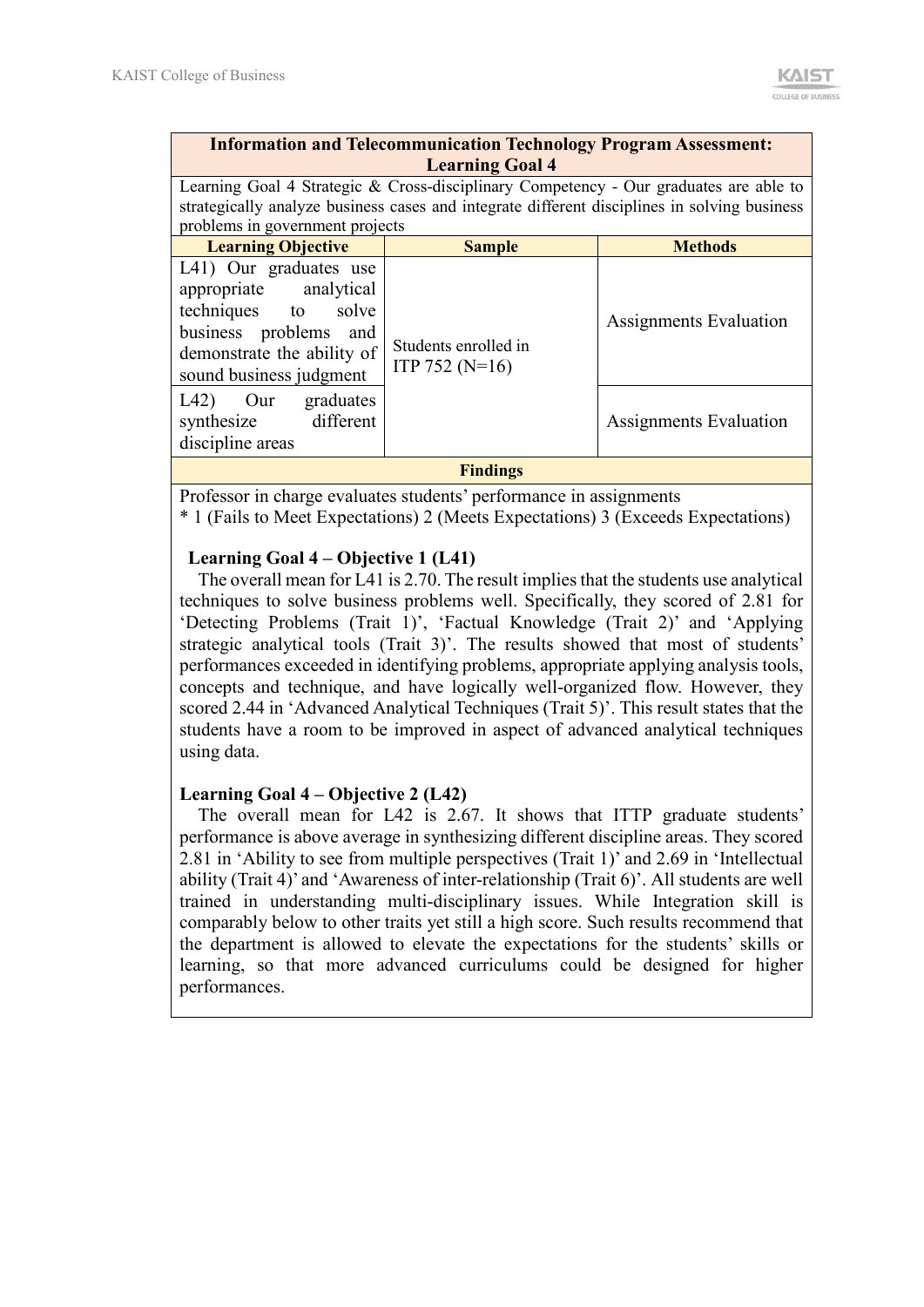

# **Data Analysis and Results**

| Assessment Learning Goal 1 (L1): ITP620 Introduction to IT Technology Management/Policy in Korea(L11) |                                                                                     |                                      |                                                                                                                             |                                  |  |  |
|-------------------------------------------------------------------------------------------------------|-------------------------------------------------------------------------------------|--------------------------------------|-----------------------------------------------------------------------------------------------------------------------------|----------------------------------|--|--|
|                                                                                                       | L1: Global Understanding - Our graduates learn to view the world in various aspects |                                      |                                                                                                                             |                                  |  |  |
| <b>Learning</b><br>Goal                                                                               |                                                                                     |                                      | L11:Our graduates understand global business issues and relate current and potential upcoming issues to emerging technology |                                  |  |  |
|                                                                                                       | development in their country                                                        |                                      |                                                                                                                             |                                  |  |  |
| <b>Traits</b>                                                                                         | <b>T1. Ability to understand</b>                                                    | <b>T2. Ability to analyze global</b> | <b>T3. Ability to apply analysis to</b>                                                                                     | <b>T4. Ability to understand</b> |  |  |
|                                                                                                       | global issues                                                                       | issues                               | global business situation                                                                                                   | cultural differences             |  |  |
| <b>Students</b>                                                                                       | 16                                                                                  | 16                                   | 16                                                                                                                          | 16                               |  |  |
|                                                                                                       |                                                                                     |                                      |                                                                                                                             |                                  |  |  |
|                                                                                                       |                                                                                     |                                      |                                                                                                                             |                                  |  |  |
| 3                                                                                                     |                                                                                     |                                      |                                                                                                                             |                                  |  |  |
|                                                                                                       |                                                                                     |                                      |                                                                                                                             |                                  |  |  |
| 5                                                                                                     |                                                                                     |                                      |                                                                                                                             |                                  |  |  |
| 6                                                                                                     | 2                                                                                   |                                      |                                                                                                                             | $\overline{2}$                   |  |  |
| 7                                                                                                     | $\overline{2}$                                                                      | $\overline{2}$                       | 3                                                                                                                           | $\overline{2}$                   |  |  |
| 8                                                                                                     | 3                                                                                   |                                      | $\mathcal{P}$                                                                                                               | $\overline{2}$                   |  |  |
| 9                                                                                                     | 3                                                                                   |                                      |                                                                                                                             | 3                                |  |  |
| 10                                                                                                    | $\overline{2}$                                                                      | $\mathfrak{D}$                       | 3                                                                                                                           | 3                                |  |  |
| 11                                                                                                    | 3                                                                                   |                                      |                                                                                                                             | $\mathcal{D}$                    |  |  |
| 12                                                                                                    |                                                                                     |                                      |                                                                                                                             | $\overline{2}$                   |  |  |
| 13                                                                                                    |                                                                                     |                                      |                                                                                                                             |                                  |  |  |
| 14                                                                                                    |                                                                                     | ↑                                    |                                                                                                                             | $\overline{2}$                   |  |  |
| 15                                                                                                    |                                                                                     |                                      |                                                                                                                             | $\overline{2}$                   |  |  |
| 16                                                                                                    | 3                                                                                   |                                      |                                                                                                                             | 3                                |  |  |
| # of 3 point                                                                                          | 12                                                                                  |                                      | 8                                                                                                                           | 9                                |  |  |
| $#$ of 2 point                                                                                        | 4                                                                                   |                                      | 8                                                                                                                           |                                  |  |  |
| # of 1 point                                                                                          | $\boldsymbol{0}$                                                                    |                                      |                                                                                                                             | $\boldsymbol{0}$                 |  |  |
| <b>Total Score</b>                                                                                    | 44                                                                                  | 38                                   | 40                                                                                                                          | 41                               |  |  |
| <b>Average</b>                                                                                        | 2.750                                                                               | 2.375                                | 2.500                                                                                                                       | 2.563                            |  |  |
| <b>Total Average</b>                                                                                  |                                                                                     |                                      | 2.547                                                                                                                       |                                  |  |  |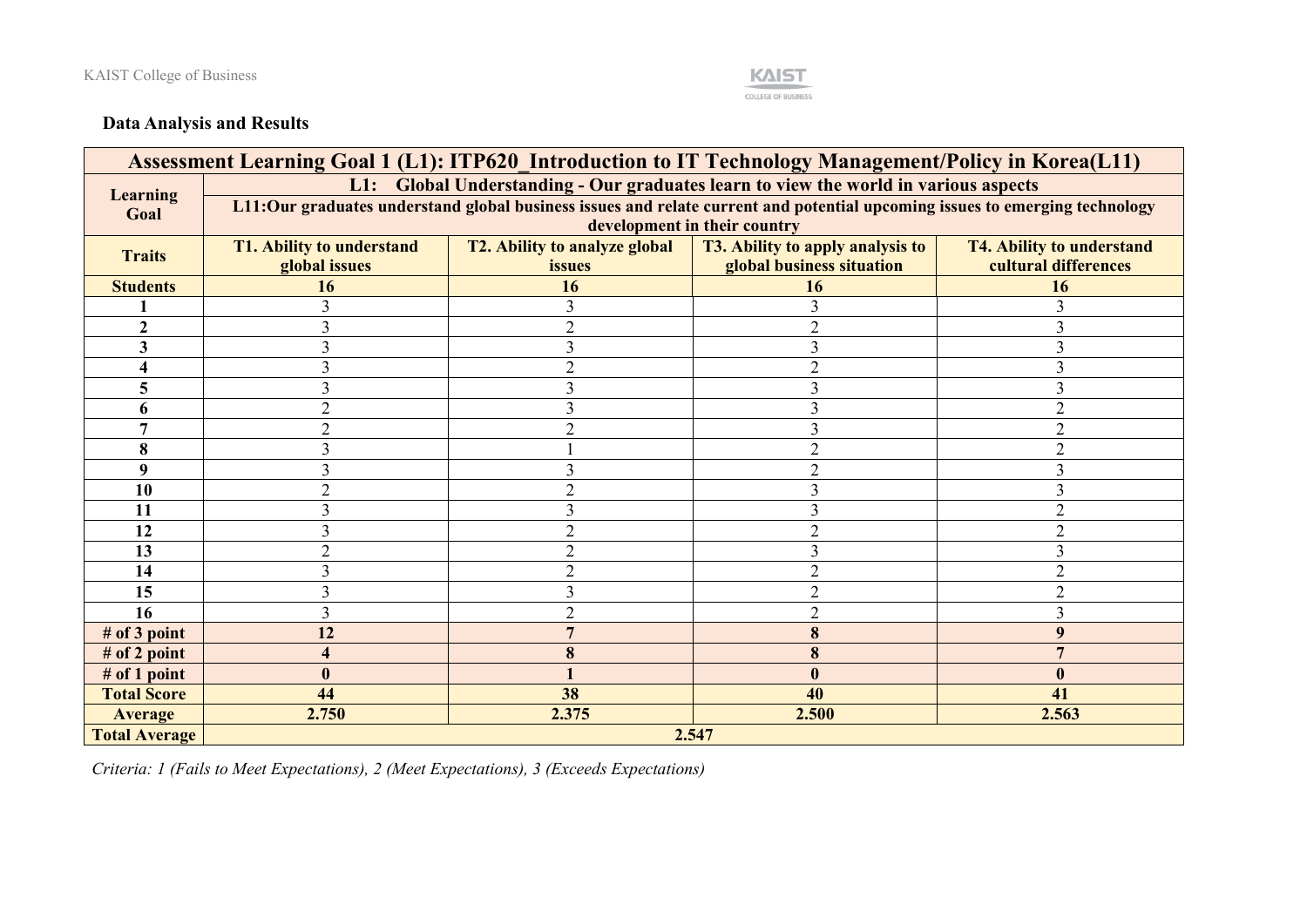

| <b>Assessment Learning Goal 1 (L1): Korean Conversation(L12)</b> |                                                                                                                                                         |                           |                          |  |  |  |
|------------------------------------------------------------------|---------------------------------------------------------------------------------------------------------------------------------------------------------|---------------------------|--------------------------|--|--|--|
| <b>Learning</b>                                                  | L1: Global Understanding - Our graduates learn to view the world in various aspects                                                                     |                           |                          |  |  |  |
| Goal                                                             | L12: Our graduates have multi-cultural understanding to make new global relations and actively cooperate with various people from<br>all over the world |                           |                          |  |  |  |
|                                                                  |                                                                                                                                                         |                           |                          |  |  |  |
| <b>Traits</b>                                                    | T1. Understanding of global relations                                                                                                                   | <b>T2. Global manners</b> | <b>T3. Communication</b> |  |  |  |
| <b>Students</b>                                                  | 10                                                                                                                                                      | <b>10</b>                 | <b>10</b>                |  |  |  |
|                                                                  | $\overline{2}$                                                                                                                                          |                           |                          |  |  |  |
| 2                                                                | $\overline{2}$                                                                                                                                          |                           |                          |  |  |  |
| 3                                                                |                                                                                                                                                         |                           |                          |  |  |  |
|                                                                  |                                                                                                                                                         |                           |                          |  |  |  |
|                                                                  | 2                                                                                                                                                       |                           |                          |  |  |  |
| 6                                                                | 2                                                                                                                                                       |                           |                          |  |  |  |
|                                                                  |                                                                                                                                                         |                           |                          |  |  |  |
| 8                                                                | $\overline{2}$                                                                                                                                          |                           |                          |  |  |  |
| 9                                                                |                                                                                                                                                         |                           |                          |  |  |  |
| 10                                                               | 3                                                                                                                                                       |                           |                          |  |  |  |
| # of $3$ point                                                   | 5                                                                                                                                                       | 5                         |                          |  |  |  |
| $#$ of 2 point                                                   | 5                                                                                                                                                       |                           |                          |  |  |  |
| # of 1 point                                                     | $\mathbf{0}$                                                                                                                                            |                           |                          |  |  |  |
| <b>Total Score</b>                                               | 25                                                                                                                                                      | 25                        | 28                       |  |  |  |
| <b>Average</b>                                                   | 2.500                                                                                                                                                   | 2.500                     | 2.800                    |  |  |  |
| <b>Total</b><br><b>Average</b>                                   |                                                                                                                                                         | 2.600                     |                          |  |  |  |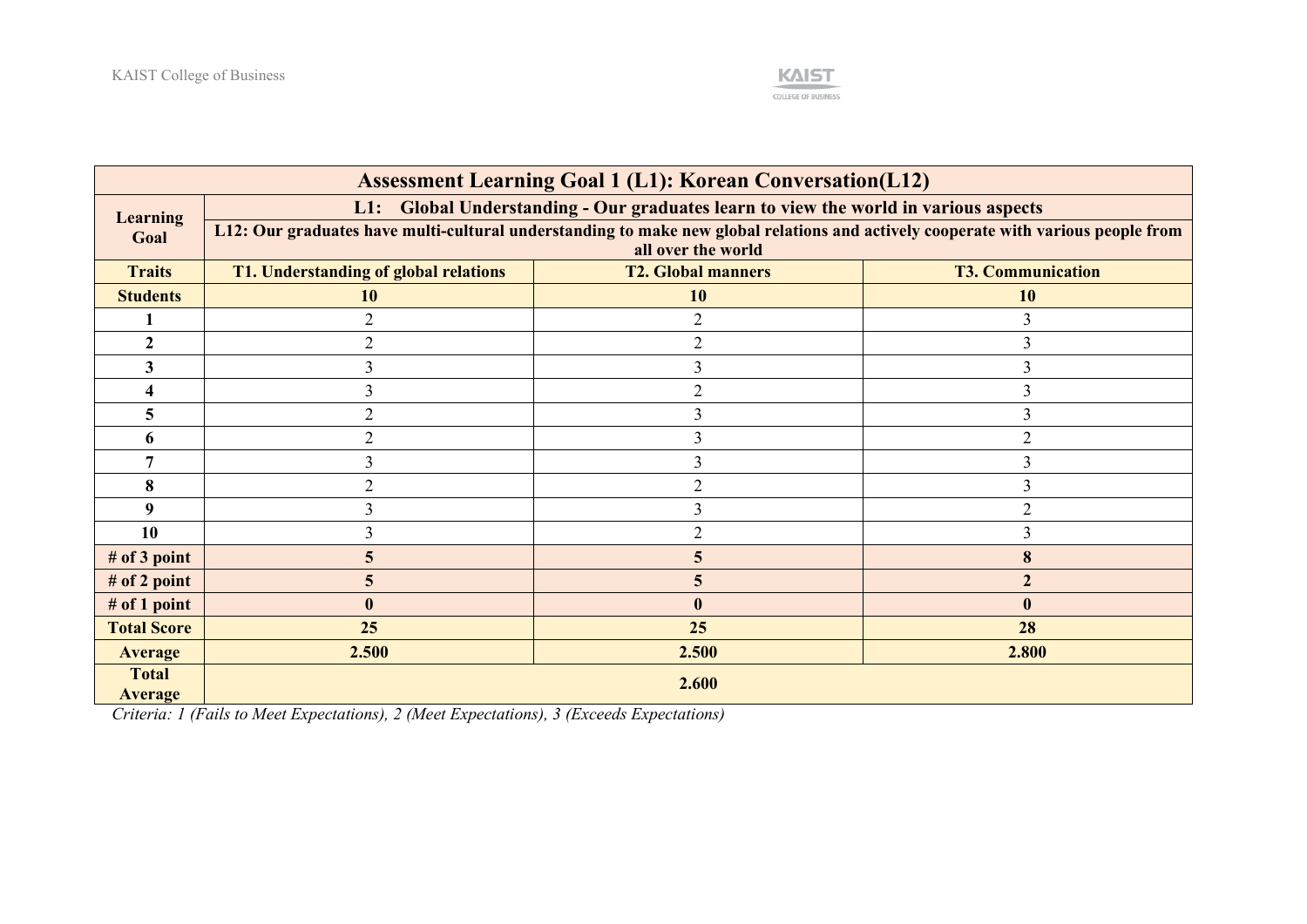

| <b>Assessment Learning Goal 2 (L2): ITP751 Internet Business and Management</b>                                      |                                                                                                                                                                              |                                                                                                                            |                 |                 |                |  |  |
|----------------------------------------------------------------------------------------------------------------------|------------------------------------------------------------------------------------------------------------------------------------------------------------------------------|----------------------------------------------------------------------------------------------------------------------------|-----------------|-----------------|----------------|--|--|
| L2: Leadership and Innovation Management - Our graduates use team building and high-performance management behaviors |                                                                                                                                                                              |                                                                                                                            |                 |                 |                |  |  |
|                                                                                                                      |                                                                                                                                                                              | to lead a governmental task successfully in competitive environment                                                        |                 |                 |                |  |  |
| <b>Learning Goal</b>                                                                                                 |                                                                                                                                                                              | L21:Our graduates have high-performance leadership skill for effectively managing members in their government to deal with |                 |                 |                |  |  |
|                                                                                                                      | organizational challenges                                                                                                                                                    |                                                                                                                            |                 |                 |                |  |  |
| <b>Traits</b>                                                                                                        | <b>T3. Conflict management</b><br><b>T1. Confidence</b><br><b>T2. Interpersonal skill</b><br>T4. Ability to focus on goals<br><b>T5. Multitasking</b><br>and problem solving |                                                                                                                            |                 |                 |                |  |  |
| <b>Students</b>                                                                                                      | 21                                                                                                                                                                           | 21                                                                                                                         | 21              | 21              | 21             |  |  |
| 1                                                                                                                    | 3                                                                                                                                                                            | 3                                                                                                                          | 3               | 3               | $\mathfrak{Z}$ |  |  |
| $\mathbf{2}$                                                                                                         | $\overline{c}$                                                                                                                                                               | 3                                                                                                                          | $\overline{3}$  | 3               | $\overline{3}$ |  |  |
| 3                                                                                                                    | 3                                                                                                                                                                            | $\overline{2}$                                                                                                             | $\overline{2}$  | $\mathfrak{Z}$  | $\overline{2}$ |  |  |
| 4                                                                                                                    | $\overline{3}$                                                                                                                                                               | 3                                                                                                                          | $\overline{3}$  | $\sqrt{2}$      | $\overline{2}$ |  |  |
| 5                                                                                                                    | 3                                                                                                                                                                            | $\overline{c}$                                                                                                             | $\overline{2}$  | $\overline{3}$  | $\overline{3}$ |  |  |
| 6                                                                                                                    | 3                                                                                                                                                                            | 3                                                                                                                          | $\overline{3}$  | $\mathfrak{Z}$  | $\overline{3}$ |  |  |
| $\overline{7}$                                                                                                       | $\mathfrak{Z}$                                                                                                                                                               | 3                                                                                                                          | 3               | $\sqrt{2}$      | $\overline{3}$ |  |  |
| 8                                                                                                                    | 3                                                                                                                                                                            | $\mathcal{D}_{\mathcal{A}}$                                                                                                | $\overline{2}$  | $\mathfrak{Z}$  | $\overline{3}$ |  |  |
| 9                                                                                                                    | 3                                                                                                                                                                            | 3                                                                                                                          | $\overline{2}$  | 3               | $\overline{2}$ |  |  |
| 10                                                                                                                   | 3                                                                                                                                                                            | $\mathbf{3}$                                                                                                               | 3               | $\overline{2}$  | $\overline{2}$ |  |  |
| 11                                                                                                                   | $\overline{2}$                                                                                                                                                               | 3                                                                                                                          | 3               | 2               | $\overline{2}$ |  |  |
| 12                                                                                                                   | 3                                                                                                                                                                            | 3                                                                                                                          | $\overline{3}$  | $\overline{2}$  | $\overline{2}$ |  |  |
| 13                                                                                                                   | 3                                                                                                                                                                            | 2                                                                                                                          | $\overline{2}$  | $\overline{2}$  | $\mathfrak{Z}$ |  |  |
| 14                                                                                                                   | $\overline{2}$                                                                                                                                                               | $\mathfrak{D}$                                                                                                             | $\overline{2}$  | $\overline{3}$  | $\overline{2}$ |  |  |
| 15                                                                                                                   | 3                                                                                                                                                                            | $\mathfrak{D}$                                                                                                             | $\overline{2}$  | 3               | $\overline{2}$ |  |  |
| 16                                                                                                                   | 3                                                                                                                                                                            | $\overline{2}$                                                                                                             | $\overline{2}$  | $\overline{2}$  | $\overline{2}$ |  |  |
| 17                                                                                                                   | $\overline{2}$                                                                                                                                                               | 2                                                                                                                          | $\overline{2}$  | 3               | $\overline{2}$ |  |  |
| 18                                                                                                                   | $\overline{3}$                                                                                                                                                               | $\overline{2}$                                                                                                             | $\overline{2}$  | $\overline{2}$  | $\overline{2}$ |  |  |
| $\overline{19}$                                                                                                      | $\overline{3}$                                                                                                                                                               | $\overline{2}$                                                                                                             | $\overline{2}$  | $\mathfrak{Z}$  | $\overline{2}$ |  |  |
| 20                                                                                                                   | $\overline{2}$                                                                                                                                                               | 2                                                                                                                          | $\overline{2}$  | 2               | $\overline{2}$ |  |  |
| 21                                                                                                                   | $\overline{2}$                                                                                                                                                               | $\overline{2}$                                                                                                             | $\overline{2}$  | $\overline{2}$  | $\overline{2}$ |  |  |
| # of 3 point                                                                                                         | 15                                                                                                                                                                           | $\boldsymbol{9}$                                                                                                           | 8               | 11              | $\overline{7}$ |  |  |
| # of 2 point                                                                                                         | 6                                                                                                                                                                            | 12                                                                                                                         | 13              | 10              | 14             |  |  |
| # of 1 point                                                                                                         | $\mathbf{0}$                                                                                                                                                                 | $\mathbf{0}$                                                                                                               | $\mathbf{0}$    | $\mathbf{0}$    | $\mathbf{0}$   |  |  |
| <b>Total Score</b>                                                                                                   | $\overline{57}$                                                                                                                                                              | 51                                                                                                                         | $\overline{50}$ | $\overline{53}$ | 49             |  |  |
| <b>Average</b>                                                                                                       | 2.714                                                                                                                                                                        | 2.429                                                                                                                      | 2.381           | 2.524           | 2.333          |  |  |
| <b>Total Average</b>                                                                                                 |                                                                                                                                                                              |                                                                                                                            | 2.476           |                 |                |  |  |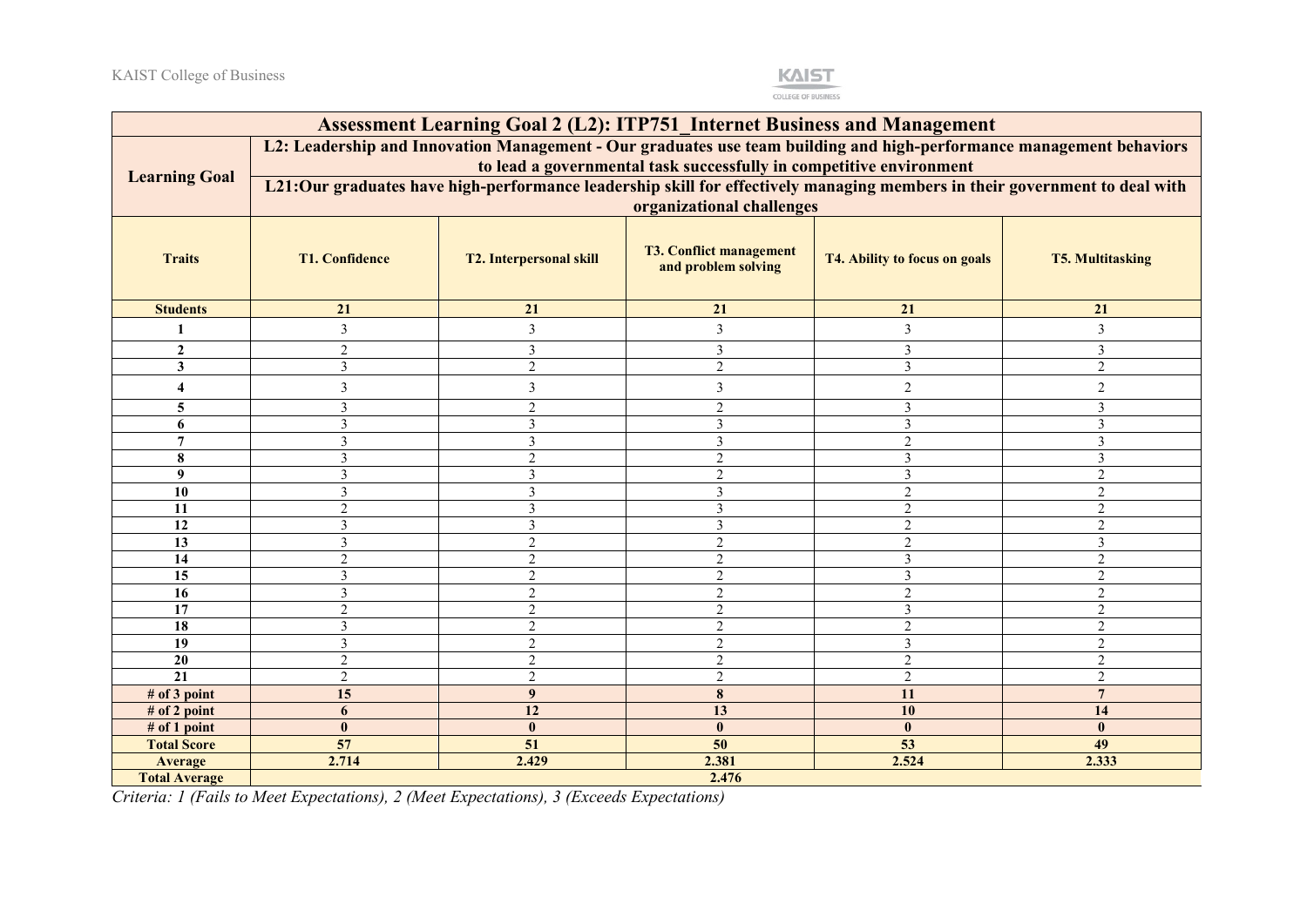

| <b>Learning Goal</b> | L3: Domain Expertise in IT Management - Our graduates develop professional knowledge and exhibit professional<br>competencies in IT management |                                                                             |                                                                            |                                                                 |  |
|----------------------|------------------------------------------------------------------------------------------------------------------------------------------------|-----------------------------------------------------------------------------|----------------------------------------------------------------------------|-----------------------------------------------------------------|--|
|                      |                                                                                                                                                | L31: Our graduates build specific knowledge of IT                           | L32: Our graduates apply domain expertise to various                       |                                                                 |  |
|                      | management and understand key issues                                                                                                           |                                                                             | business problems in IT management.                                        |                                                                 |  |
| <b>Traits</b>        | <b>T1. Knowledge on IT</b><br><b>industries</b>                                                                                                | <b>T2. Understanding of the key</b><br>issues of IT business<br>environment | <b>T1. Application of</b> IT<br>industry knowledge to specific<br>problems | <b>T2. Solution recommendation</b><br>using structured approach |  |
| <b>Students</b>      | 16                                                                                                                                             | 16                                                                          | 16                                                                         | 16                                                              |  |
|                      | $\overline{2}$                                                                                                                                 | $\overline{2}$                                                              | $\overline{2}$                                                             | $\overline{2}$                                                  |  |
| $\mathbf{2}$         | $\overline{2}$                                                                                                                                 | $\overline{2}$                                                              | $\overline{2}$                                                             | $\overline{2}$                                                  |  |
| 3                    | 3                                                                                                                                              | $\overline{2}$                                                              | 3                                                                          | $\overline{2}$                                                  |  |
| 4                    | 3                                                                                                                                              | $\overline{2}$                                                              | $\overline{3}$                                                             | $\overline{2}$                                                  |  |
| 5                    | 3                                                                                                                                              | $\overline{2}$                                                              | $\overline{\mathbf{3}}$                                                    | $\overline{2}$                                                  |  |
| 6                    | 3                                                                                                                                              | $\overline{2}$                                                              | 3                                                                          | $\overline{2}$                                                  |  |
| $\overline{7}$       | 3                                                                                                                                              | $\overline{2}$                                                              | 3                                                                          | $\overline{2}$                                                  |  |
| 8                    | 3                                                                                                                                              | $\mathfrak{Z}$                                                              | 3                                                                          | $\overline{2}$                                                  |  |
| 9                    | 3                                                                                                                                              | 3                                                                           | 3                                                                          | $\overline{2}$                                                  |  |
| 10                   | 3                                                                                                                                              | 3                                                                           | $\overline{3}$                                                             | $\overline{3}$                                                  |  |
| 11                   | 3                                                                                                                                              | $\overline{2}$                                                              | 3                                                                          | $\overline{2}$                                                  |  |
| 12                   | 3                                                                                                                                              | 3                                                                           | 3                                                                          | $\overline{2}$                                                  |  |
| 13                   | 3                                                                                                                                              | $\overline{3}$                                                              | $\overline{\mathbf{3}}$                                                    | $\overline{3}$                                                  |  |
| 14                   | 3                                                                                                                                              | $\overline{2}$                                                              | $\overline{c}$                                                             | $\overline{2}$                                                  |  |
| 15                   | 3                                                                                                                                              | 3                                                                           | $\overline{3}$                                                             | $\overline{3}$                                                  |  |
| 16                   | 3                                                                                                                                              | $\overline{3}$                                                              | 3                                                                          | 3                                                               |  |
| # of 3 point         | 14                                                                                                                                             | $\overline{7}$                                                              | 13                                                                         | $\overline{\mathbf{4}}$                                         |  |
| # of 2 point         | $\overline{2}$                                                                                                                                 | 9                                                                           | $\overline{\mathbf{3}}$                                                    | 12                                                              |  |
| # of 1 point         | $\bf{0}$                                                                                                                                       | $\bf{0}$                                                                    | $\boldsymbol{0}$                                                           | $\boldsymbol{0}$                                                |  |
| <b>Total Score</b>   | 46                                                                                                                                             | 39                                                                          | 45                                                                         | 36                                                              |  |
| <b>Average</b>       | 2.875                                                                                                                                          | 2.438                                                                       | 2.813                                                                      | 2.250                                                           |  |
| <b>Total Average</b> |                                                                                                                                                | 2.656                                                                       |                                                                            | 2.531                                                           |  |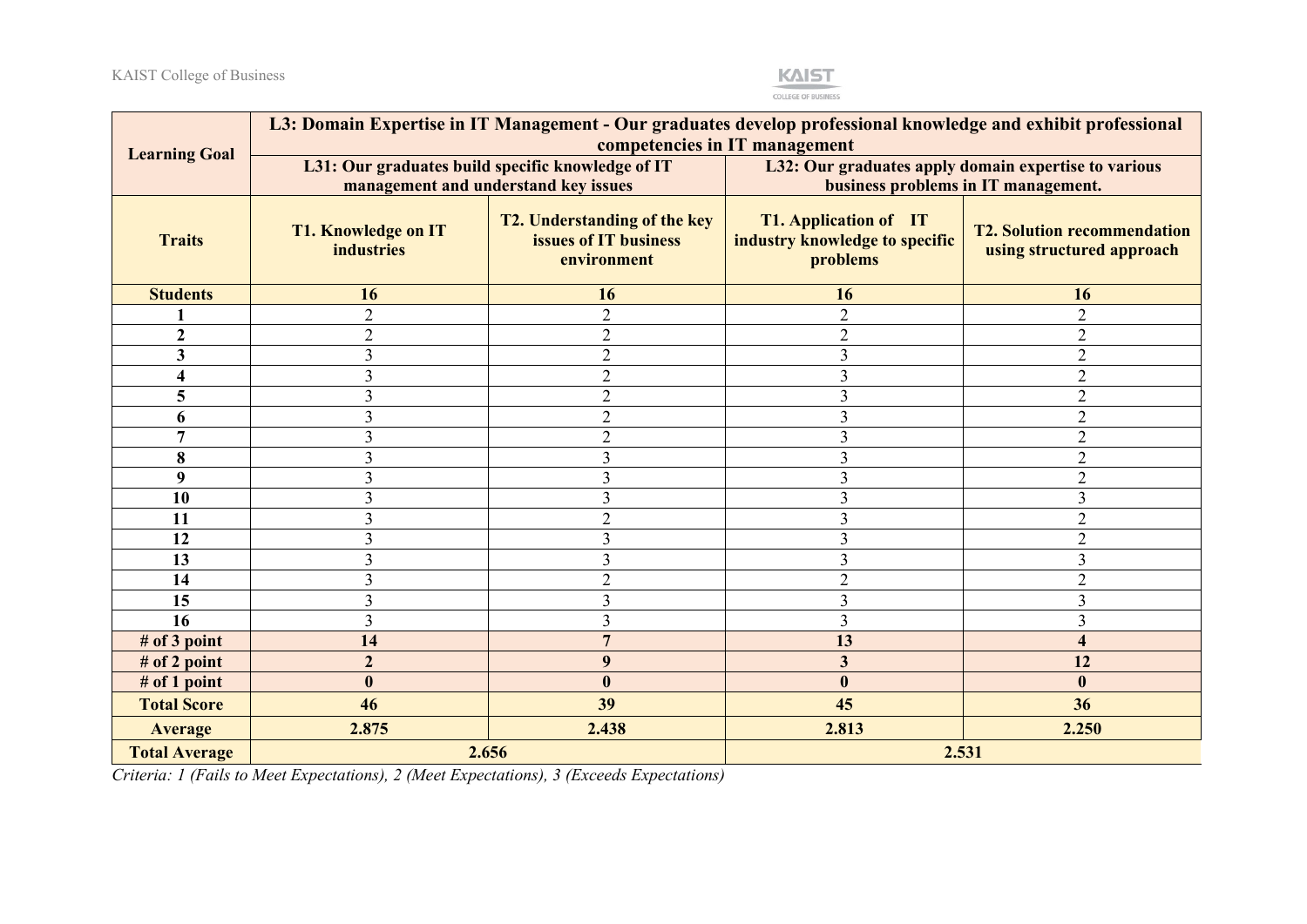

|                                | Assessment Learning Goal 4 (L4): ITP752 Financial and Accounting Management in IT Industry                                                                                                                                                                                                                         |                         |                         |                         |                         |                |                 |  |
|--------------------------------|--------------------------------------------------------------------------------------------------------------------------------------------------------------------------------------------------------------------------------------------------------------------------------------------------------------------|-------------------------|-------------------------|-------------------------|-------------------------|----------------|-----------------|--|
|                                | L4: Strategic & Cross-disciplinary Competency - Our graduates are able to strategically analyze business cases and integrate different                                                                                                                                                                             |                         |                         |                         |                         |                |                 |  |
| <b>Learning</b>                | disciplines in solving business problems in government projects                                                                                                                                                                                                                                                    |                         |                         |                         |                         |                |                 |  |
| Goal                           |                                                                                                                                                                                                                                                                                                                    |                         |                         |                         |                         |                |                 |  |
|                                | L41: Our graduates use appropriate analytical techniques to solve business problems and demonstrate the ability of sound business<br>judgment.                                                                                                                                                                     |                         |                         |                         |                         |                |                 |  |
| <b>Traits</b>                  | <b>T4. Qualitative</b><br><b>T3.Applying</b><br><b>T5. Advanced</b><br><b>T2.Factual</b><br><b>T1. Detecting</b><br><b>T6. Logical</b><br><b>T7. Business</b><br>and quantitative<br>strategic analytical<br>analytical<br>problems<br>knowledge<br><b>Analysis</b><br>judgment<br>analysis<br>techniques<br>tools |                         |                         |                         |                         |                |                 |  |
| <b>Students</b>                | 16                                                                                                                                                                                                                                                                                                                 | 16                      | 16                      | 16                      | 16                      | 16             | 16              |  |
|                                | $\overline{3}$                                                                                                                                                                                                                                                                                                     | $\overline{3}$          | 3                       | $\overline{2}$          | $\overline{2}$          | 3              | 2               |  |
| $\overline{2}$                 | $\overline{3}$                                                                                                                                                                                                                                                                                                     | $\overline{3}$          | $\overline{3}$          | $\overline{3}$          | $\overline{3}$          | $\overline{2}$ | $\mathfrak{Z}$  |  |
| 3                              | $\overline{2}$                                                                                                                                                                                                                                                                                                     | 3                       | 3                       | 3                       | $\overline{2}$          | 3              | $\overline{2}$  |  |
| $\overline{4}$                 | $\mathfrak{Z}$                                                                                                                                                                                                                                                                                                     | $\overline{2}$          | 3                       | $\overline{3}$          | $\overline{3}$          | $\overline{2}$ | $\mathfrak{Z}$  |  |
| 5 <sup>5</sup>                 | $\mathfrak{Z}$                                                                                                                                                                                                                                                                                                     | $\overline{3}$          | $\mathfrak{Z}$          | $\mathfrak{Z}$          | $\mathfrak{Z}$          | $\mathfrak{Z}$ | $\mathfrak{Z}$  |  |
| 6                              | $\mathfrak{Z}$                                                                                                                                                                                                                                                                                                     | $\overline{3}$          | 3                       | $\overline{\mathbf{3}}$ | $\overline{2}$          | $\overline{3}$ | $\overline{2}$  |  |
| $\overline{7}$                 | $\mathfrak{Z}$                                                                                                                                                                                                                                                                                                     | $\overline{3}$          | 3                       | $\overline{3}$          | $\overline{3}$          | $\overline{2}$ | $\mathfrak{Z}$  |  |
| 8                              | $\mathfrak{Z}$                                                                                                                                                                                                                                                                                                     | $\overline{\mathbf{3}}$ | $\mathfrak{Z}$          | $\overline{2}$          | $\mathfrak{Z}$          | $\overline{2}$ | $\overline{2}$  |  |
| $\boldsymbol{9}$               | $\mathfrak{Z}$                                                                                                                                                                                                                                                                                                     | $\overline{2}$          | $\overline{2}$          | $\overline{3}$          | $\overline{2}$          | $\overline{2}$ | 3               |  |
| 10                             | $\mathfrak{Z}$                                                                                                                                                                                                                                                                                                     | 3                       | 3                       | $\overline{2}$          | $\mathbf{2}$            | $\mathfrak{Z}$ | $\overline{2}$  |  |
| 11                             | $\overline{2}$                                                                                                                                                                                                                                                                                                     | $\overline{2}$          | $\mathfrak{2}$          | $\overline{2}$          | $\overline{2}$          | $\mathfrak{Z}$ | 3               |  |
| 12                             | $\mathfrak{Z}$                                                                                                                                                                                                                                                                                                     | $\overline{3}$          | 3                       | $\overline{\mathbf{3}}$ | $\overline{3}$          | $\mathfrak{Z}$ | $\overline{3}$  |  |
| 13                             | $\mathfrak{Z}$                                                                                                                                                                                                                                                                                                     | $\overline{\mathbf{3}}$ | $\overline{c}$          | $\mathfrak{Z}$          | $\overline{2}$          | $\mathfrak{Z}$ | $\mathfrak{Z}$  |  |
| 14                             | $\overline{3}$                                                                                                                                                                                                                                                                                                     | $\overline{3}$          | $\overline{\mathbf{3}}$ | $\overline{3}$          | $\overline{\mathbf{3}}$ | $\overline{3}$ | $\mathfrak{Z}$  |  |
| 15                             | $\sqrt{2}$                                                                                                                                                                                                                                                                                                         | 3                       | 3                       | $\overline{2}$          | $\overline{c}$          | $\mathfrak{Z}$ | 3               |  |
| 16                             | $\mathfrak{Z}$                                                                                                                                                                                                                                                                                                     | $\overline{3}$          | $\mathfrak{Z}$          | $\overline{2}$          | $\overline{2}$          | $\mathfrak{Z}$ | $\overline{3}$  |  |
| # of $3$<br>point              | 13                                                                                                                                                                                                                                                                                                                 | 13                      | 13                      | 10                      | $\overline{7}$          | 11             | 11              |  |
| # of $2$<br>point              | $\mathbf{3}$                                                                                                                                                                                                                                                                                                       | $\overline{\mathbf{3}}$ | $\overline{\mathbf{3}}$ | 6                       | $\boldsymbol{9}$        | 5 <sup>5</sup> | $5\phantom{.0}$ |  |
| # of $1$<br>point              | $\bf{0}$                                                                                                                                                                                                                                                                                                           | $\bf{0}$                | $\bf{0}$                | $\bf{0}$                | $\mathbf{0}$            | $\bf{0}$       | $\bf{0}$        |  |
| <b>Total</b><br><b>Score</b>   | 45                                                                                                                                                                                                                                                                                                                 | 45                      | 45                      | 42                      | 39                      | 43             | 43              |  |
| <b>Average</b>                 | 2.813                                                                                                                                                                                                                                                                                                              | 2.813                   | 2.813                   | 2.625                   | 2.438                   | 2.688          | 2.688           |  |
| <b>Total</b><br><b>Average</b> | 2.696                                                                                                                                                                                                                                                                                                              |                         |                         |                         |                         |                |                 |  |